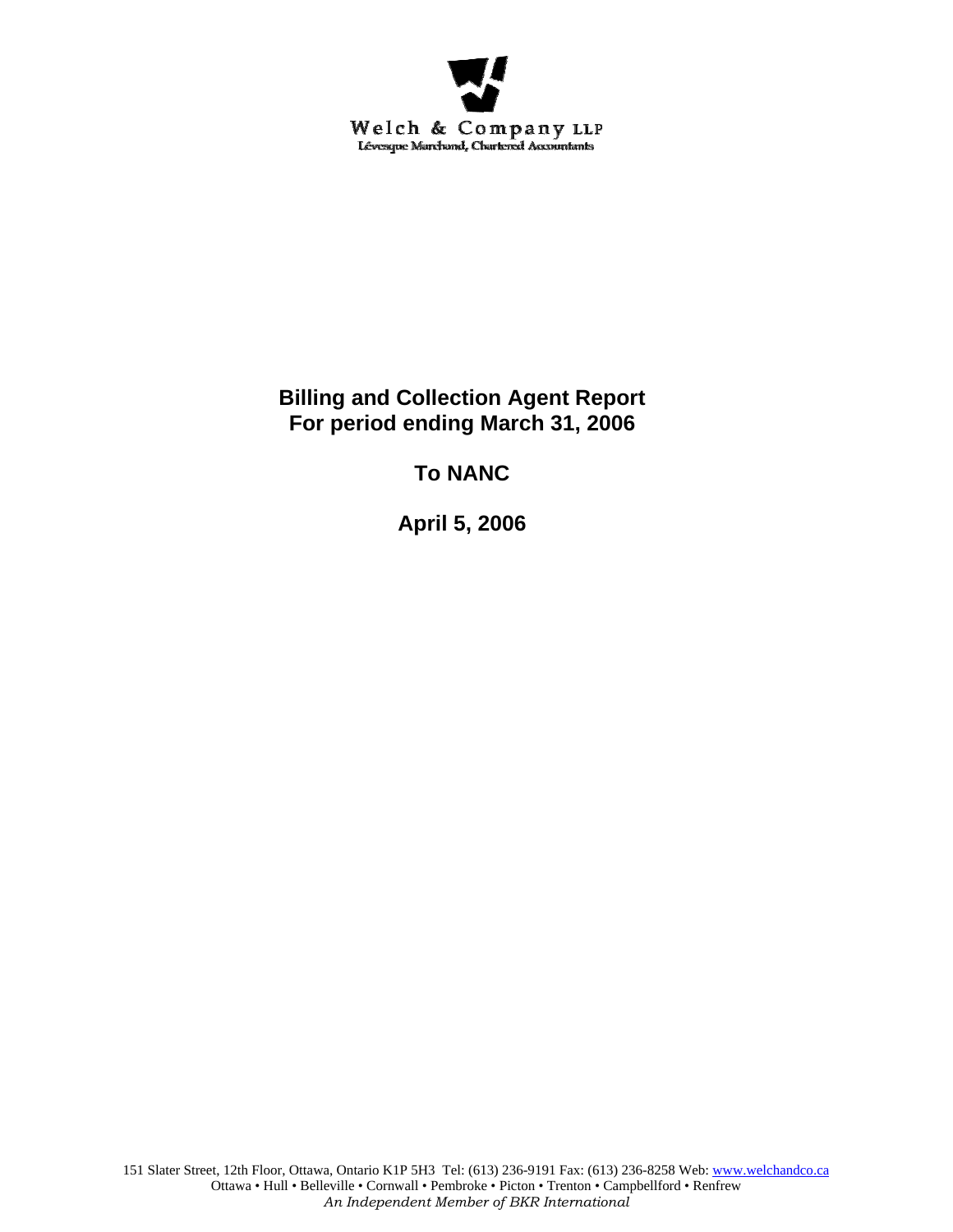### **NANPA FUND STATEMENT OF FINANCIAL POSITION March 31, 2006**

| <b>Assets</b><br>Cash Balance in bank account                                    |           | \$<br>65,574    |
|----------------------------------------------------------------------------------|-----------|-----------------|
| Dreyfus Government Cash Management Fund                                          |           | 5,603,000       |
| Receivable from US Carriers                                                      | 60,351    |                 |
| Receivable from Canada                                                           | 5,863     |                 |
| Receivable from Caribbean countries                                              | 3,245     |                 |
| Receivables forwarded to FCC for collection (Over 90 days)                       | 87,555    |                 |
| Allowance for uncollectible accounts                                             | (106,000) | 51,014          |
| Interest receivable                                                              |           | 19,683          |
| <b>Total assets</b>                                                              |           | 5,739,271       |
| Less: Accrued liabilities (see below for makeup)                                 |           | 1,914,578       |
| <b>Fund balance</b>                                                              |           | \$<br>3,824,693 |
| <b>Makeup of Accrued Liabilities</b> (see following page for additional details) |           |                 |
| Welch and Company LLP                                                            | 38,703    |                 |
| <b>NEUSTAR Pooling 1K Block Pooling Expenses</b>                                 | 1,148,793 |                 |
| <b>NEUSTAR Admin Expenses</b>                                                    | 481,322   |                 |
| Data Collection Agent - USAC                                                     | 75,549    |                 |
| Data Collection Agent - NECA                                                     | 211       |                 |
| Carrier audits                                                                   | 140,000   |                 |
| Fund audit                                                                       | 30,000    |                 |

**\*\*\*\*\*\*\*\*\*\*\*\*\*\*\*\*\*\*\*\*\*\*\*\*\*\*\*\*\*\*\*\*\*\*\*\*\*\*\*\*\*\*\*\*\*\*\*\*\*\*\*\*\*\*\*\*\*\*\*\*\*\*\*\*\*\*\*\*\*\*\*\*\*\*\*\*\***

\$ 1,914,578

### **Other items of note**

In March 2006, the Dreyfus Government Cash Management Fund earned a rate of return of 4.06%.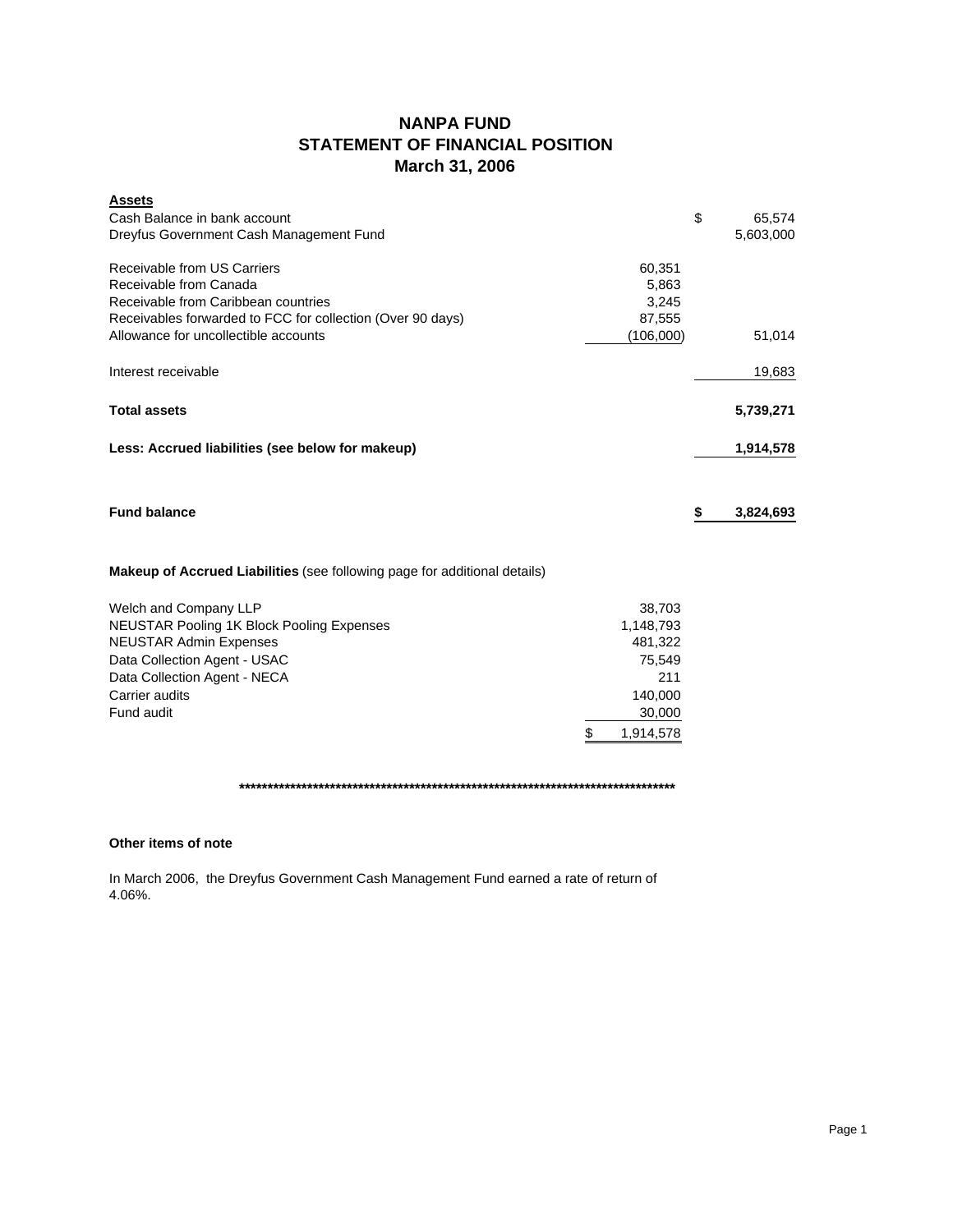#### **NANPA FUND FORECASTED STATEMENT OF CHANGES IN FUND BALANCEOCTOBER 2005 TO MARCH 2007**

|                                          |          | Actual                 |                          |                          |                          |                        |                        |                        |                        |                        |                        |                        |                        |                        |
|------------------------------------------|----------|------------------------|--------------------------|--------------------------|--------------------------|------------------------|------------------------|------------------------|------------------------|------------------------|------------------------|------------------------|------------------------|------------------------|
|                                          |          | Mar-06                 | Apr-06                   | May-06                   | <b>Jun-06</b>            | <b>Jul-06</b>          | Aug-06                 | Sep-06                 | Oct-06                 | Nov-06                 | Dec-06                 | Jan-07                 | Feb-07                 | Mar-07                 |
| Revenue                                  |          |                        |                          |                          |                          |                        |                        |                        |                        |                        |                        |                        |                        |                        |
| <b>International Contributions</b>       |          |                        |                          |                          |                          |                        |                        |                        |                        |                        |                        |                        |                        |                        |
| Canada                                   | (1)      | 35,179                 | 5,863                    | 5,863                    | 5,863                    | 5,791                  | 5,791                  | 5,791                  | 5,791                  | 5,791                  | 5,791                  | 5,791                  | 5,791                  | 5,791                  |
| Caribbean countries                      | (1)      | $\sim$                 | $\overline{\phantom{a}}$ | $\overline{\phantom{a}}$ | $\overline{\phantom{a}}$ | 13,743                 | $\sim$                 | $\sim$                 | $\sim$                 |                        |                        |                        |                        | $\sim$                 |
| <b>Total International Contributions</b> |          | 35,179                 | 5,863                    | 5,863                    | 5,863                    | 19,534                 | 5,791                  | 5,791                  | 5,791                  | 5,791                  | 5,791                  | 5,791                  | 5,791                  | 5,791                  |
| Domestic Contributions - US carriers     | (1)      | 329,868                | 51,409                   | 51,409                   | 51,409                   | 3,213,235              | 130,000                | 130,000                | 130,000                | 130,000                | 130,000                | 130,000                | 130,000                | 130,000                |
| Interest income                          | (2)      | 121,187                | 18,000                   | 18,000                   | 17,000                   | 15,000                 | 15,000                 | 15,000                 | 15,000                 | 15,000                 | 15,000                 | 15,000                 | 15,000                 | 15,000                 |
| <b>Total revenue</b>                     |          | 486,234                | 75,272                   | 75,272                   | 74,272                   | 3,247,769              | 150,791                | 150,791                | 150,791                | 150,791                | 150,791                | 150,791                | 150,791                | 150,791                |
| <b>Expenses</b>                          |          |                        |                          |                          |                          |                        |                        |                        |                        |                        |                        |                        |                        |                        |
| <b>NANPA Administration</b>              | (3), (7) | 716,650                | 143,953                  | 120,579                  | 120,579                  | 118,456                | 118,456                | 118,456                | 118,456                | 118,456                | 118,456                | 118,456                | 118,456                | 118,456                |
| 1K Block Pooling Administration          | (3), (6) | 2,089,347              | 401,070                  | 382,931                  | 324,405                  | 291,778                | 291,778                | 291,778                | 291,778                | 291,778                | 291,778                | 291,778                | 291,778                | 291,778                |
| pANI                                     | (10)     |                        |                          |                          |                          | 12,500                 | 12,500                 | 12,500                 | 12,500                 | 12,500                 | 12,500                 | 12,500                 | 12,500                 | 12,500                 |
| <b>Carrier Audits</b>                    | (8)      |                        |                          |                          | 210,000                  |                        |                        |                        |                        |                        |                        |                        |                        |                        |
| <b>Billing and Collection</b>            |          |                        |                          |                          |                          |                        |                        |                        |                        |                        |                        |                        |                        |                        |
| Welch & Company LLP                      | (3)      | 119,400                | 19,900                   | 19,900                   | 19,900                   | 19,900                 | 19,900                 | 19,900                 | 19,900                 | 19,900                 | 19,900                 | 19,900                 | 19,900                 | 19,900                 |
| Data Collection Agent                    | (4)      | 30,233                 | 5,416                    | 5,416                    | 5,416                    | 5,416                  | 5,416                  | 5,416                  | 5,416                  | 5,416                  | 5,416                  | 5,416                  | 5,416                  | 5,416                  |
| <b>Annual Operations Audit</b>           | (5)      | $\sim$                 |                          |                          | 45,000                   |                        |                        |                        |                        |                        |                        |                        |                        |                        |
| Bad debt expense (recovery)              | (9)      | 20,210)                |                          |                          |                          |                        |                        |                        |                        |                        |                        |                        |                        |                        |
| <b>Total expenses</b>                    |          | 2,935,420              | 570,339                  | 528,826                  | 725,300                  | 448,050                | 448,050                | 448,050                | 448,050                | 448,050                | 448,050                | 448,050                | 448,050                | 448,050                |
| Net revenue (expenses)                   |          | 2,449,186) (           | 495,067) (               | 453,554) (               | 651,028)                 | 2,799,719              | 297,259)               | 297,259)               | 297,259)               | 297,259) (             | 297,259) (             | 297,259) (             | 297,259)               | 297,259)               |
| <b>Opening fund balance</b>              |          | 6,273,879              | 3,824,693                | 3,329,626                | 2,876,072                | 2,225,044              | 5,024,763              | 4,727,504              | 4,430,245              | 4,132,986              | 3,835,727              | 3,538,468              | 3,241,209              | 2,943,950              |
| <b>Closing fund balance</b>              |          | 3,824,693              | 3,329,626                | 2,876,072                | 2,225,044                | 5,024,763              | 4,727,504              | 4,430,245              | 4,132,986              | 3,835,727              | 3,538,468              | 3,241,209              | 2,943,950              | 2,646,691              |
|                                          |          |                        |                          |                          |                          |                        |                        |                        |                        |                        |                        |                        |                        |                        |
| Fund balance makeup:                     |          |                        |                          |                          |                          |                        |                        |                        |                        |                        |                        |                        |                        |                        |
| Contingency<br>Surplus                   |          | 1,000,000<br>2,824,693 | 1,000,000<br>2,329,626   | 1,000,000<br>1,876,072   | 1,000,000<br>1,225,044   | 1,000,000<br>4,024,763 | 1,000,000<br>3,727,504 | 1,000,000<br>3,430,245 | 1,000,000<br>3,132,986 | 1,000,000<br>2,835,727 | 1,000,000<br>2,538,468 | 1,000,000<br>2,241,209 | 1,000,000<br>1,943,950 | 1,000,001<br>1,646,690 |
|                                          |          |                        |                          |                          |                          |                        |                        |                        |                        |                        |                        |                        |                        |                        |
|                                          |          | 3,824,693              | 3,329,626                | 2,876,072                | 2,225,044                | 5,024,763              | 4,727,504              | 4,430,245              | 4,132,986              | 3,835,727              | 3,538,468              | 3,241,209              | 2,943,950              | 2,646,691              |

(1) The US carrier contributions for the period from July 2005 to June 2006 is based upon actual billings in June 2005. The International carrier revenue is based on actual for 2005/06.

The contributions for US carriers for July 2006 - March 2007 are based on option 1 of the 2006/07 funding budget. The monthly contributions are estimates. The International contributions is based on proposed actual for 2006/07.

(2) Interest income projections are estimates

(3) The expenses for the NANPA Administration and Welch & Company LLP are based on contracts in force.

The expenses for Pooling Administration is based on contracts in force until June 2006. July 2006 to March 2007 expenses are based on the last year of the expired contract. (4) The expense for the Data Collection Agent is based on estimate of costs by USAC for the 2006 calendar year.

(5) \$30,000 has been accrued for the 2004/05 fiscal year for the annual operations audit that will be conducted once the FCC determines the scope of the audit. The cost of this audit has not been negotiated. Amount recorded is based on prior year. The amount shown in June 2006 is for the 2005/06 audit.

(6) The April forecasted amount includes the forecasted monthly billing of \$382,931 plus the cost of submitted change orders of \$18,139

(7) The April forecasted amount includes the forecasted monthly billing of \$120,579 plus the cost of approved change orders of \$23,374.

(8) The budget allowed \$700,000 for 16 carrier audits. FCC indicated that only 3 were completed at a cost of approximately \$140,000 at September 30, 2005 and there additional audit completed since then for a cost of \$210,000 for a total cost of \$350,000.

(9) The allowance covers all accounts considered potentially uncollectible at March31, 2006. This will be covered by the contingency allowance. There was a large recovery of a debt by the FCC in November which accounts for the recovery of bad debts.

(10) The cost for pANI has been provided for as per the 2006/07 budget. The RFP for this has not yet been issued.

#### **Assumptions: Reconciliation of Forecast to Budget**

|                                                                                                                      | Forecasted fund balance at June 30/06 - contingency                                  | 000,000,1 |
|----------------------------------------------------------------------------------------------------------------------|--------------------------------------------------------------------------------------|-----------|
| e based on option 1 of the 2006/07 funding budget. The monthly contributions are estimates.                          | Additional revenue due to higher contribution base than estimated on initial billing | 133,073   |
| 2006/07.                                                                                                             | Interest earned over estimate                                                        | 128,463   |
|                                                                                                                      | Additional billings April 2005 - March 2006                                          | 68,170)   |
| pany LLP are based on contracts in force.                                                                            | Late filing fees for Form 499A                                                       | 75,500    |
| n force until June 2006. July 2006 to March 2007 expenses are based on the last year of the expired contract.        | Carrier audit for 2004/05 not expended                                               | 560,000   |
| of costs by USAC for the 2006 calendar year.                                                                         | Carrier audit for 2005/06 not expended                                               | 490,000   |
| nnual operations audit that will be conducted once the FCC determines the scope of the audit. The cost of this audit |                                                                                      |           |
| The amount shown in June 2006 is for the 2005/06 audit.                                                              | Bad debts                                                                            | 62,245    |
| ling of \$382,931 plus the cost of submitted change orders of \$18,139                                               | Data Collection fees (2004/05) not expended                                          | 41,613    |
| lling of \$120,579 plus the cost of approved change orders of \$23,374.                                              | NANPA administration (2004/05) not expended                                          | 11.571    |
| ed that only 3 were completed at a cost of approximately \$140,000 at September 30, 2005 and there additional audit  |                                                                                      |           |
| 000.                                                                                                                 | 1K Block Pooling (2003/04)                                                           | 66,622)   |
| lectible at March31, 2006. This will be covered by the contingency allowance.                                        | Ik Block Pooling (2005/06) submitted change orders not in budget                     | 18,139)   |
| which accounts for the recovery of bad debts.                                                                        | Anticipated fund balance at June 30/06                                               | 2.225.044 |